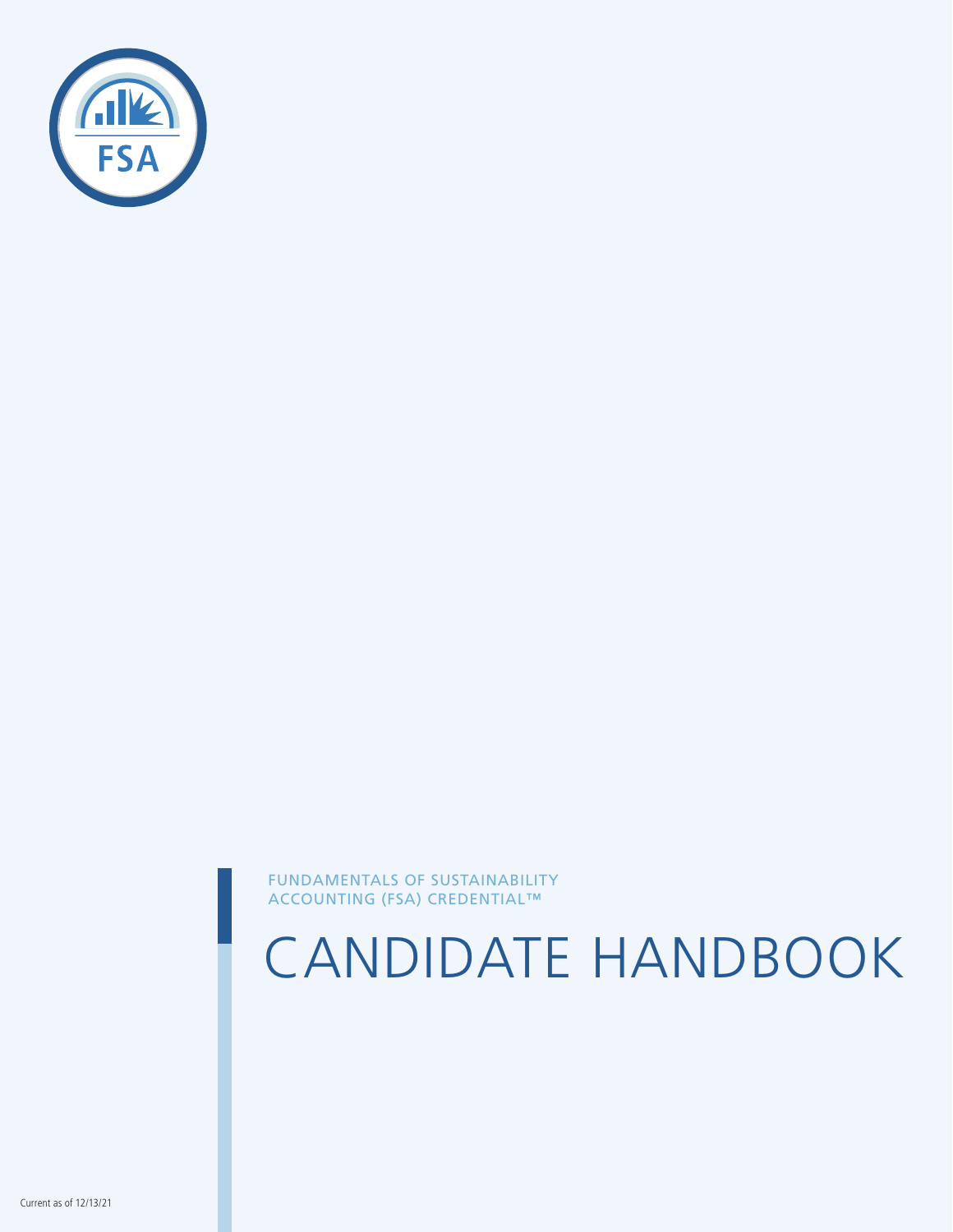### CONTENTS

| About the Fundamentals of Sustainability Accounting (FSA) Credential 3 |  |
|------------------------------------------------------------------------|--|
|                                                                        |  |
|                                                                        |  |
|                                                                        |  |
|                                                                        |  |
|                                                                        |  |
|                                                                        |  |
|                                                                        |  |
|                                                                        |  |
|                                                                        |  |
|                                                                        |  |
|                                                                        |  |
|                                                                        |  |
|                                                                        |  |
|                                                                        |  |
|                                                                        |  |
|                                                                        |  |
|                                                                        |  |
|                                                                        |  |
|                                                                        |  |
|                                                                        |  |
|                                                                        |  |
|                                                                        |  |
|                                                                        |  |
|                                                                        |  |
| How candidates should refer to their FSA status publicly. 12           |  |
|                                                                        |  |
|                                                                        |  |
| Candidates' access to exam performance information  14                 |  |
|                                                                        |  |
|                                                                        |  |
| Updating the online directory of candidates' credential status. 14     |  |
| Reviewing and updating the FSA Credential exams and exam-related       |  |
|                                                                        |  |
|                                                                        |  |
|                                                                        |  |
|                                                                        |  |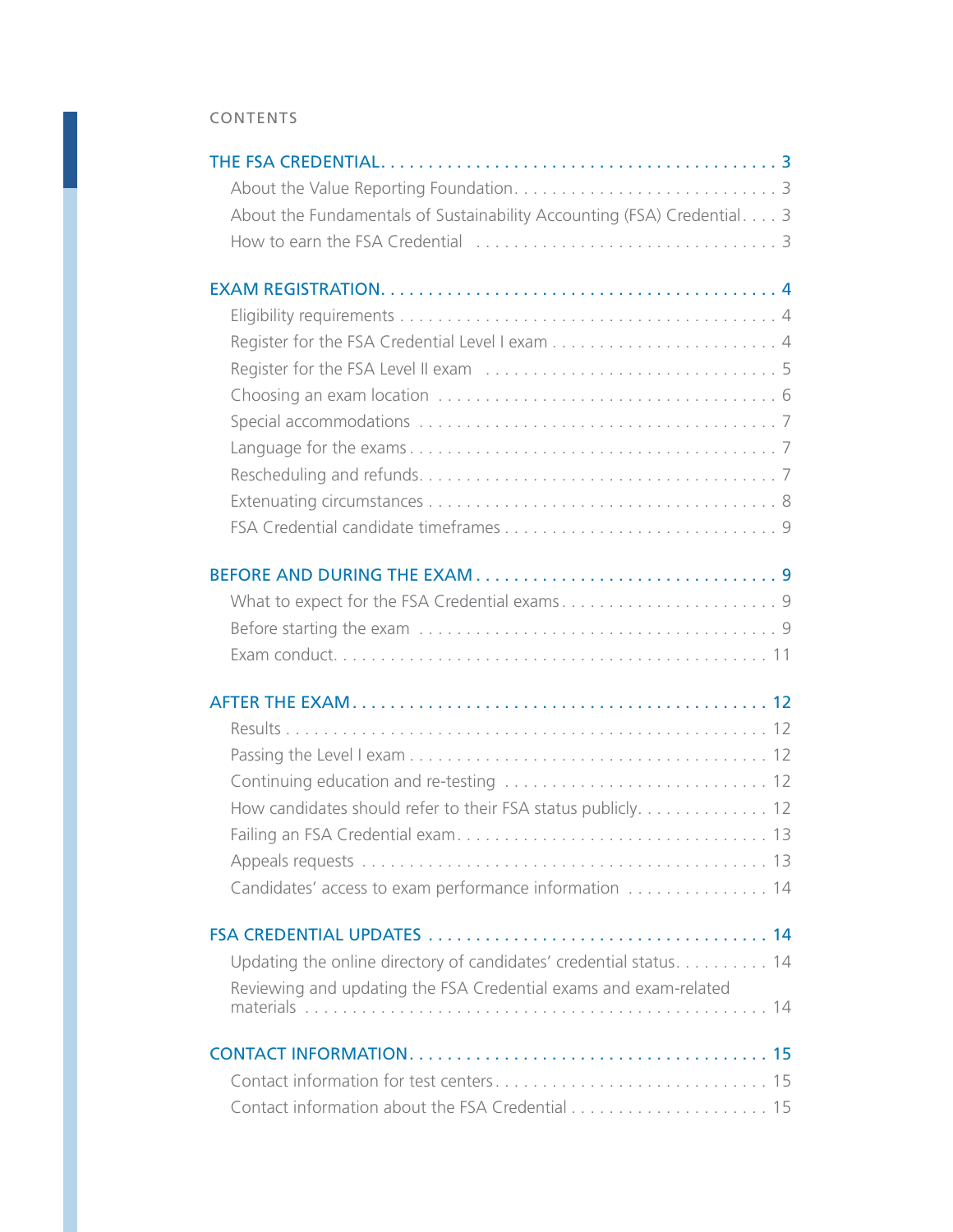<span id="page-2-0"></span>The Candidate Handbook outlines what candidates need to know to successfully take the FSA Credential exams, including how to choose an exam location, study tips, exam policies, and more.

# THE FSA CREDENTIAL

# About the Value Reporting Foundation

Formed by the merger of SASB and the IIRC, the Value Reporting Foundation is a global nonprofit organization that offers a comprehensive suite of resources designed to help businesses and investors develop a shared understanding of enterprise value—how it is created, preserved or eroded over time. The resources — including Integrated Thinking Principles, the Integrated Reporting Framework and SASB Standards — can be used alone or in combination, depending on business needs. These tools, already adopted in over 70 countries, comprise the 21st century market infrastructure needed to develop, manage and communicate strategy that creates long-term value and drives improved performance.

# About the Fundamentals of Sustainability Accounting (FSA) Credential

The FSA Credential assesses professional expertise in the principles and practices of sustainability accounting. Sustainability accounting is a cross-disciplinary practice of: (a) identifying industry-specific sustainability factors relevant to enterprise value creation, (b) integrating the measurement of those factors into data collection and internal reporting processes, (c) reporting standardized data about those factors externally, and (d) analyzing sustainability performance to inform investment decision-making. By its nature, sustainability accounting involves the work of investment analysts, sustainability professionals, financial reporting professionals, and other capital markets participants. The Credential consists of two exams. The first exam—Level I—focuses on essential principles and practices. The second exam—Level II—focuses on application and analysis.

How to earn the FSA Credential





Pass the **Level I** exam Pass the Level II exam earn the FSA Credential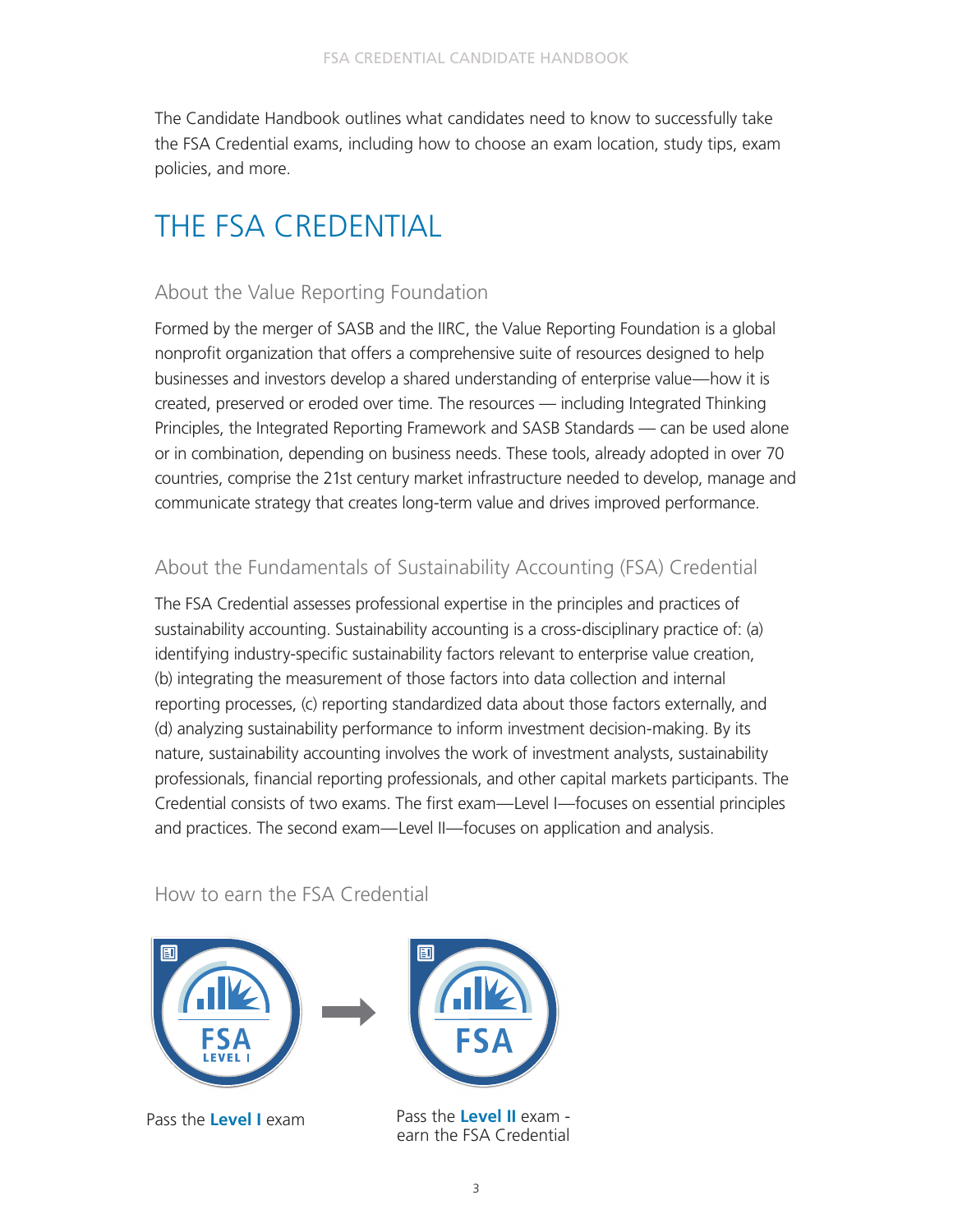# <span id="page-3-0"></span>EXAM REGISTRATION

## Eligibility requirements

There are currently no pre-requisites for the FSA Level I exam.

To register for the FSA Level II exam, a candidate must have passed the FSA Level I exam.

To earn the FSA Credential, a candidate must pass both exams within the required timeframes. See FSA candidate timeframes on page 8.

# Register for the FSA Credential Level I exam

To begin the registration process, candidates should go to **[FSA.sasb.org/register](http://FSA.sasb.org/register)**. From there, a candidate will be able to:

- Pay the registration fee\*
- Create a test taker account
- Select a date and time within an available testing block\*\*
- Select a date and time
- \* Prices are listed in USD and reflect the pre-tax registration fee. Candidates may be subject to taxes depending on local laws and regulation.
- \*\* See "Choosing an exam location" on following page for more information

### When are exams offered?

The FSA Credential is offered during three testing blocks throughout the year. On any day of the year, you may register and choose an exam date in one of three exam periods: January-February, May-June, and September-October. There are multiple test times on whatever exam day you choose.

| If you sign up in | Jan        | Feb        | Mar         | Apr         | <b>May</b>  | Jun          | Jul         | Aug         | <b>Sep</b>  | Oct        | <b>Nov</b> | <b>Dec</b> |
|-------------------|------------|------------|-------------|-------------|-------------|--------------|-------------|-------------|-------------|------------|------------|------------|
| You can test in   | Jan<br>Feb | Feb<br>May | May<br>June | May<br>June | May<br>June | June<br>Sept | Sept<br>Oct | Sept<br>Oct | Sept<br>Oct | Oct<br>Jan | Jan<br>Feb | Jan<br>Feb |
|                   | May        | June       |             |             | Sept        | Oct          |             |             | Jan         | Feb        |            |            |
|                   | June       |            |             |             | Oct         |              |             |             | Feb         |            |            |            |

Testing offered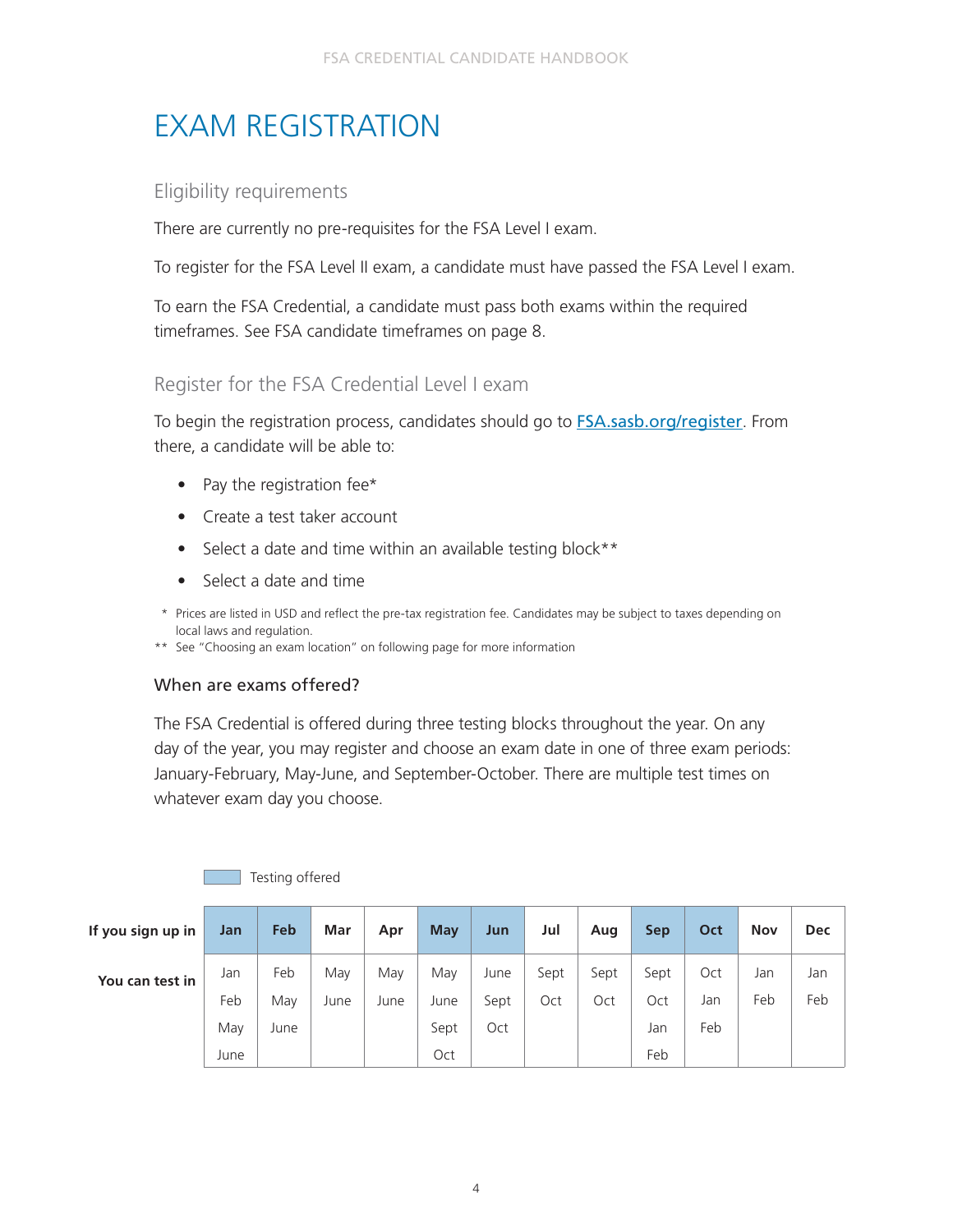<span id="page-4-0"></span>For example, if on March 30th you'd like to register for an exam you can choose to take it on any available day in May or June. If you're registering on June 1, you can choose from test days in June or choose to take the test on any available day in September or October. Once a candidate has successfully registered, they will receive access to the Level I study guide to begin preparing for the exam.

Candidates who need to reset their password can do so on the [online Pearson VUE](https://home.pearsonvue.com/thevrf)  [portal](https://home.pearsonvue.com/thevrf). Candidates encountering difficulties creating a test taker account should contact [Pearson VUE](https://home.pearsonvue.com/vrf/contact).

### Register for the FSA Level II exam

Once a candidate has passed the Level I exam, s/he is eligible to register for the Level II exam.

They can use the same login information as the Level I exam.

Note: to earn the FSA Credential, a candidate must pass the Level II exam within the required timeframe. See FSA candidate timeframes on page 8.

#### *FSA Level II Pilot Exam*

We have refreshed the FSA Credential Level II curriculum. With an updated study guide, the FSA Level II exam will be updated as well. We will be offering a limited number of seats for a discounted pilot exam from April 20 – May 22, 2022.

As is standard practice in the credentialing industry, a pilot exam will ensure exam questions meet standard psychometric criteria for reliability, fairness, and validity. While availability lasts, the pilot exam will be offered at a \$200 USD discount for all candidates: \$450 USD instead of the normal \$650 USD fee. Pilot candidates will receive their exam result in July 2022 and the exam will not be any harder or easier than exams administered after the pilot exam since all new FSA exams – including the pilot exam – will be scored using the same questions.

After the pilot exam, the next exams will be offered in September and October 2022 for the normal \$650 USD registration fee. If you register for the pilot exam and do not complete the exam before May 22, the discount does not apply for future exams so you will need to pay the \$200 USD difference to complete the exam at a later date. If you have questions, e-mail **[FSA@thevrf.org](mailto:FSA%40thevrf.org?subject=)**.

To begin the registration process, candidates should go to https://home.pearsonvue.com/ thevrf. From there, a candidate will be able to:

• Login to their test taker account, and register for the "FSA Level II – 2021 Pilot" exam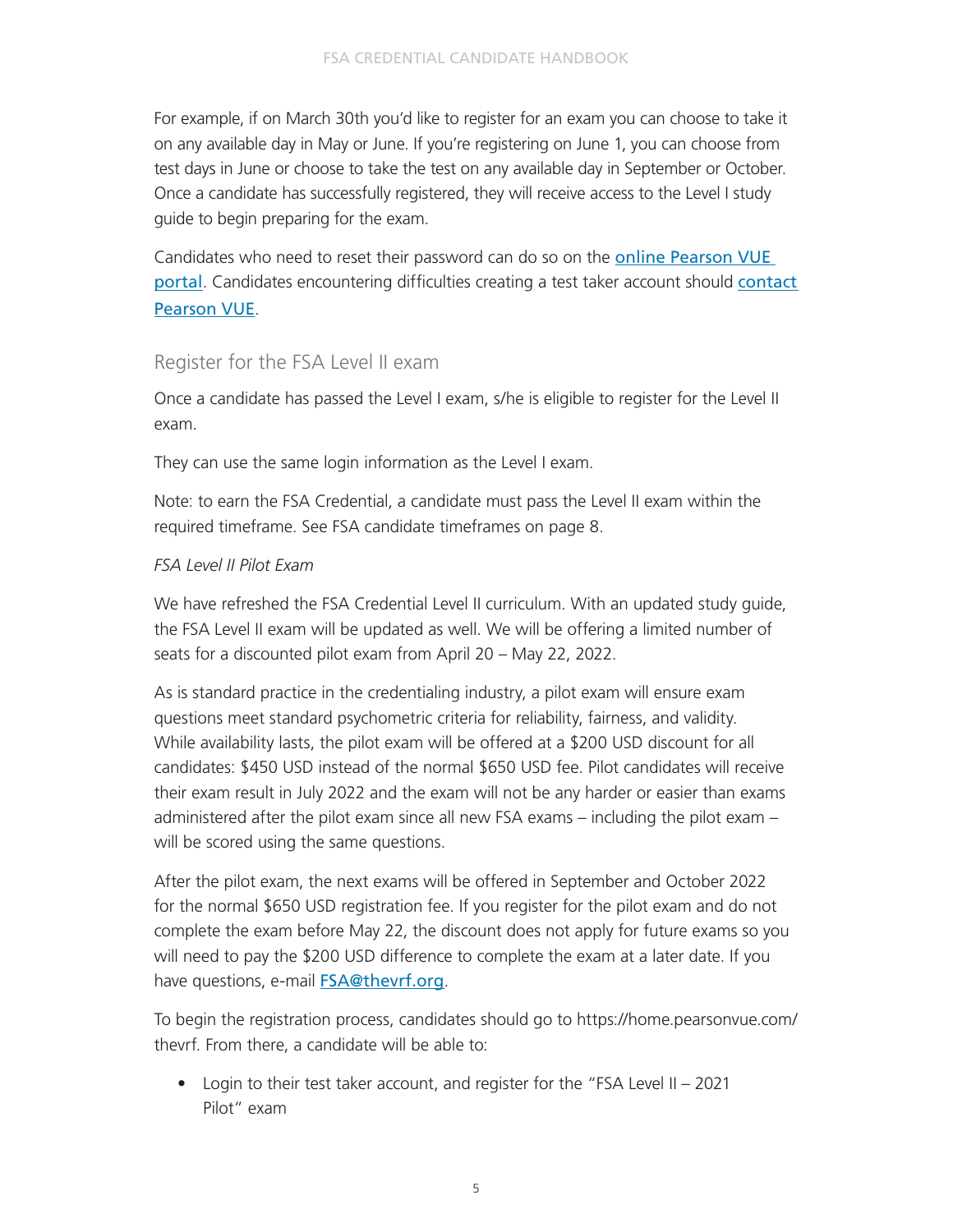- <span id="page-5-0"></span>• Pay the registration fee
- Select a date and time within an available testing block\*
- Select a date and time

Pilot candidates will receive their exam result in June 2022. FSA Level II registrations for all other testing blocks will be locked until May, when registrations for the September - October 2022 testing block will open once again.

### Choosing an exam location

Two types of locations are available for the FSA exams: a Pearson VUE Testing Center or a Pearson OnVUE online proctored location.

#### *Pearson VUE Testing Center*

The Pearson VUE testing network utilizes more than 5,000 testing centers in over 180 countires to securely proctor exam worldwide.

*Note: If a candidate does not live near a testing center, the candidate may take the exam at an online proctored location.* 

#### *Pearson OnVUE Online Proctored Location*

Online testing is available through the Pearson OnVUE platform in more than 180 countries. Due to infrastructure limitations and/or OFAC sanctions, online testing is not available in all countries. Please reach out to **[FSA@thevrf.org](mailto:FSA%40thevrf.org?subject=)** if you have questions regarding the availability of online testing in your country.

An online proctored location allows the candidate to choose a disturbance-free area with a reliable internet connection. The candidate must either provide a detached web camera or use a laptop with a built-in camera.

Candidates will be required to use their mobile device to take photos of their testing area to ensure it is free of study materials. After check-in, mobile devices and wristwatches are not allowed. During the exam, the proctor may ask the candidate to move the camera around the location to ensure it is free of study materials. The proctor will also monitor the candidate during the exam. If there is cause to believe the the candidate is not following exam policies, the exam will be paused or terminated.

The candidate will not be allowed to leave her/his chair during the exam. This includes bathroom breaks, which are not allowed during the two-hour exams.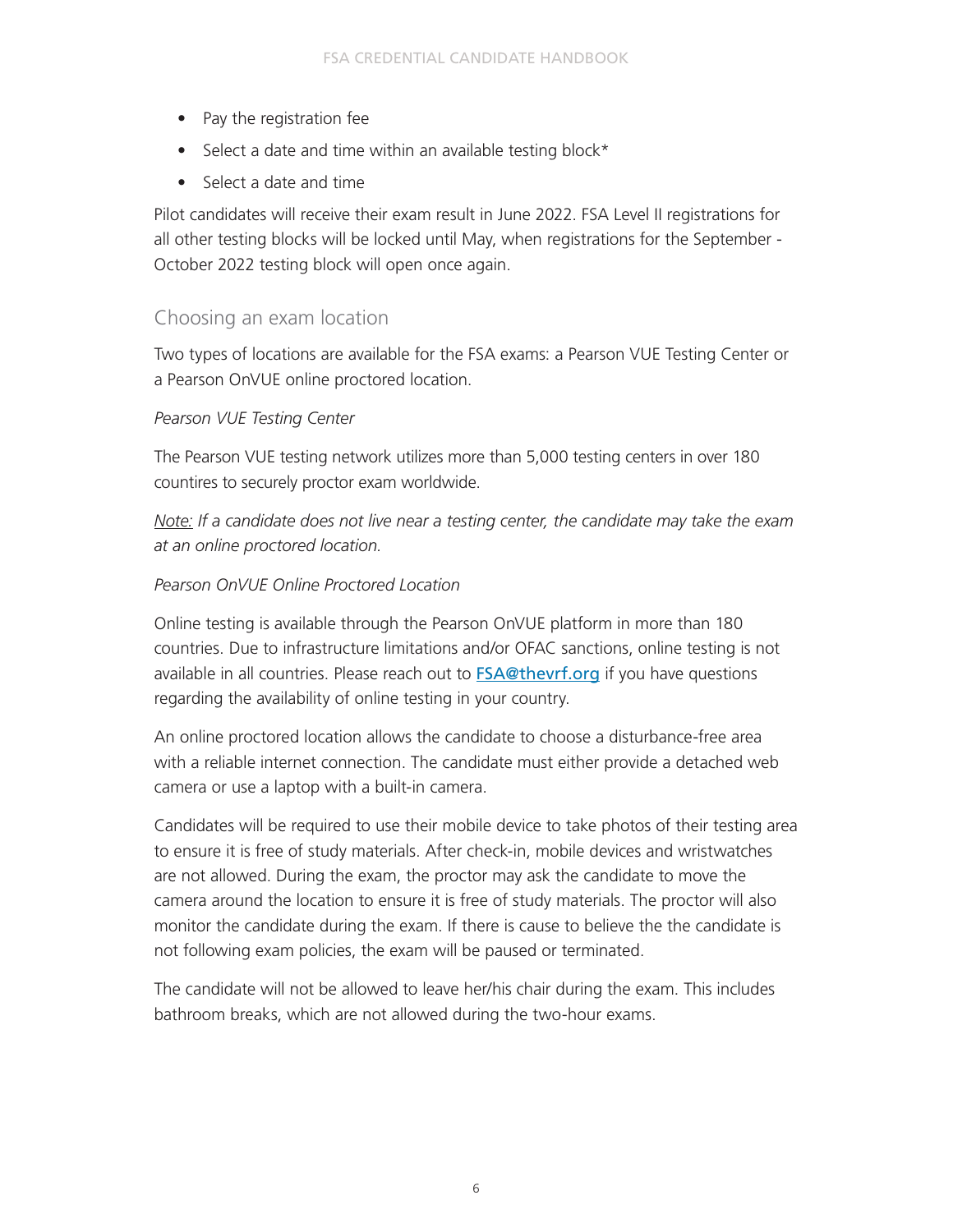# <span id="page-6-0"></span>Special accommodations

It is the candidate's responsibility to request any special testing accommodations prior to scheduling a test session. Special testing accommodations are made for candidates with a disability, handicap, or medical condition that would affect their ability to complete the exam. To request special testing accommodations, a candidate must contact the Value Reporting Foundation before scheduling and paying for the exam and at least 30 days before the desired exam date. Candidates can contact the Value Reporting Foundation at [FSA@thevrf.org](mailto:FSA%40thevrf.org?subject=). Candidates who require a special accommodation and have not already made arrangements with the Value Reporting Foundation should cancel their exam and contact the Value Reporting Foundation immediately.

Candidates will receive a reasonable and appropriate accommodation, which may include a reader, a scribe, and/or additional time to complete the exam. Before the appropriate accommodations can be arranged, candidates should provide medical documentation when sending a request to **[FSA@thevrf.org](mailto:FSA%40thevrf.org?subject=)**.

## Language for the exams

The study guides, exam questions, and all other materials are only offered in English.

## Rescheduling and refunds

Candidates must reschedule or cancel their exam with more than forty-eight (48) hours notice by logging in to **[Pearson VUE](https://home.pearsonvue.com/thevrf)**. If exam rescheduling is not complete and confirmed with 48 hours advanced notice, the candidate will face a rescheduling fee. If a candidate needs to reschedule within the 48 hours, the candidate can do so by logging in to their online Pearson VUE account or by contacting Pearson VUE.

If a candidate is late for a scheduled testing appointment and is not admitted to the testing center or if a candidate does not show up at all, they will be expected to pay the rescheduling fee to schedule a new date and time.

| Hours before exam  | <b>Rescheduling fee</b> |
|--------------------|-------------------------|
| More than 48 hours |                         |

#### *Associated Timelines and Fees:*

\* Candidates can reschedule an exam during this time period by accessing their [online Pearson VUE account](https://home.pearsonvue.com/thevrf) or by [contacting Pearson VUE](https://home.pearsonvue.com/vrf/contact). Pearson VUE may waive the fee if a candidate experiences extenuating circumstances, as described below.

48 hours or less  $$60*$ 

Candidates are eligible for refunds within 14 days of their registration date and before they have completed the exam. 14 days is counted by using the registration date in Pearson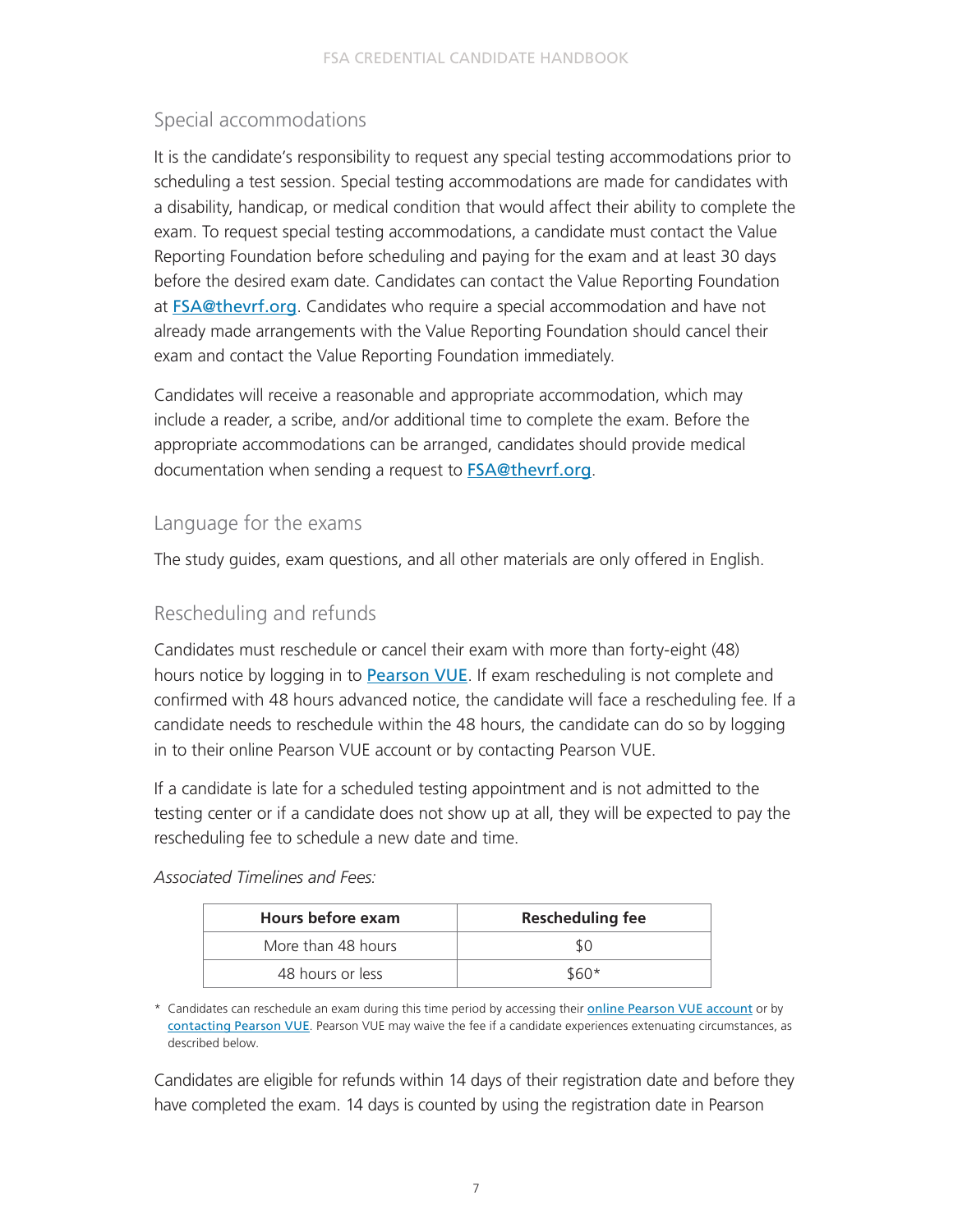<span id="page-7-0"></span>VUE and counting 14 days forward on the calendar. On the 15th day, a refund can no longer be accommodated. To request a refund, [contact Pearson VUE](https://home.pearsonvue.com/vrf/contact).

### *Refund Policy:*

| Days since registration | Eligible refund    |  |  |  |
|-------------------------|--------------------|--|--|--|
| $0 - 14$ days           | Full refund*       |  |  |  |
| 15 days or more         | Refund unavailable |  |  |  |

*Note:* if a candidate requests a refund within 14 days of registering but with less than 48 hours before a scheduled exam, they will receive a refund less the \$60 rescheduling fee mentioned above.

## Extenuating circumstances

If a candidate experiences extenuating circumstances (medical or otherwise) that prevent them from taking the scheduled exam at the appointed date and time or that prevent them from completing the exam once they have already begun, the candidate must contact Pearson VUE if they would like to reschedule the exam or receive a refund. There will be a \$60 processing fee. The candidate will be expected to provide documentation of the extenuating circumstances.

The candidate will not be assessed a rescheduling fee if they were prevented from completing an exam due to a problem at the testing center that similarly affected all test takers.

If a candidate is forced to leave an exam—for whatever reason—after they have already begun, they may have different options available to them, depending on the circumstances:

- If the candidate has seen fewer than 10 exam questions and spent less than 30 minutes sitting for the exam (as recorded by the Pearson VUE system), they will be allowed to take the same exam form
- If the candidate has seen more than 10 exam questions or spent more than 30 minutes sitting for the exam (as recorded by the Pearson VUE system), they will take a different exam form

The following events qualify as extenuating circumstances:

- Documented illness, either yourself or immediate family member
- Death in the immediate family
- Disabling traffic accident
- Military service
- Last-minute court appearance or jury duty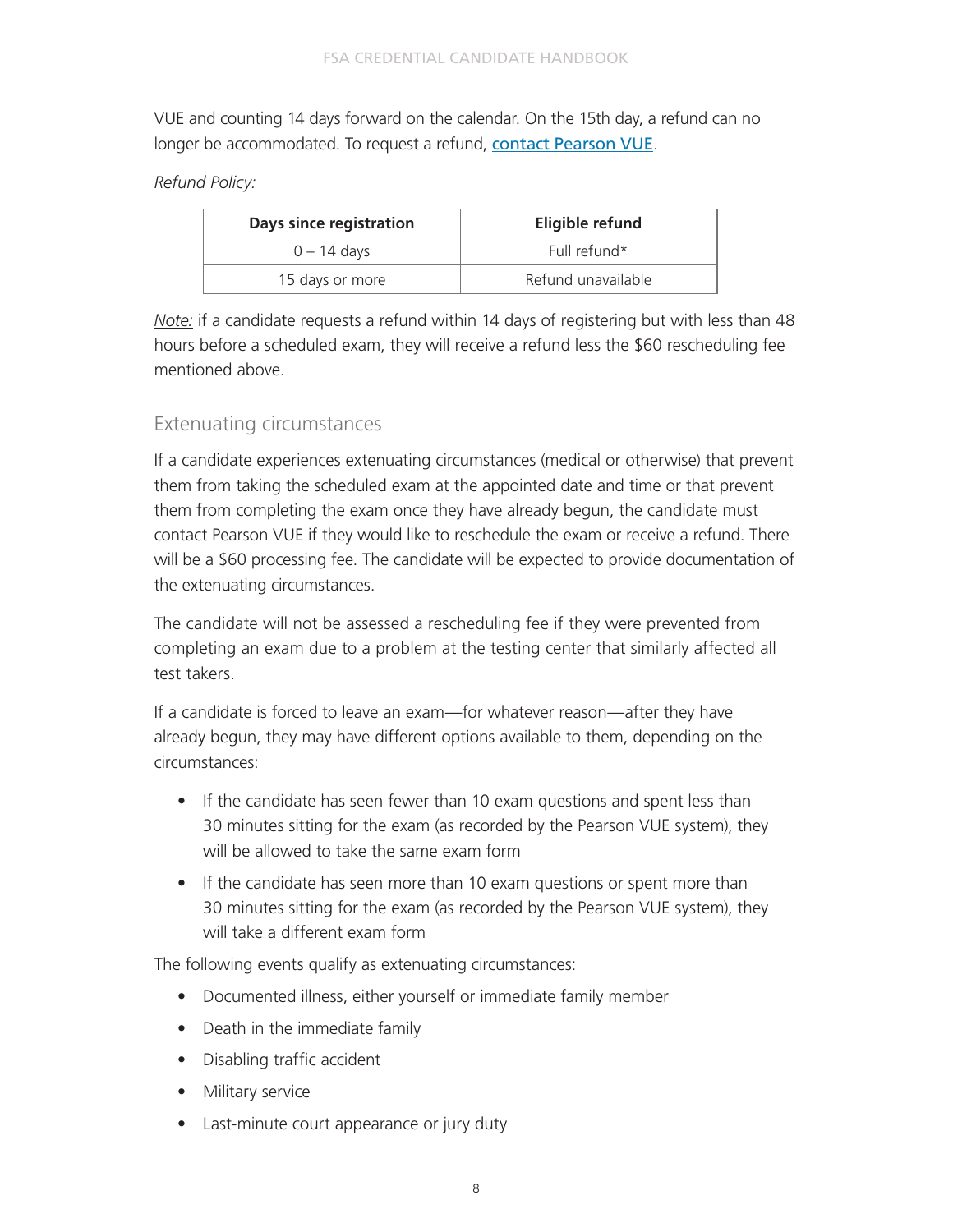# <span id="page-8-0"></span>FSA Credential candidate timeframes

### *The delay between separate attempts for the same exam*

If a candidate has taken an exam (or has seen more than 10 questions or spent more than 30 minutes on the attempt), they must wait 60 days before they are eligible to sit for the exam again.

### *The delay between passing the Level I exam and passing the Level II exam*

Within two years of passing the Level I exam, candidates must pass the Level II exam to earn the FSA Credential. If a candidate does not pass the Level II exam within two years, they must re-take the Level I exam and then pass the Level II exam.

#### *Access to test registration following payment policy*

A candidate must complete an exam within 6 months of registering and paying for the exam. If the candidate does not complete the exam within 6 months, they will be required to re-register for the exam and pay the registration fee.

# BEFORE AND DURING THE EXAM

## What to expect for the FSA Credential exams

The FSA Credential Level I exam consists of 110 questions with a two-hour time limit.

The Level II exam is a two-hour exam consisting of case studies and 53 multiple choice questions.

The FSA Credential exams include two types of multiple-choice questions: single answer and multiple answer. For single answer questions, there are at least four answer choices and only one is the correct answer. For multiple answer questions, there are between four and six answer choices, and two or more must be selected to answer the question correctly.

If a candidate does not select all correct answers for a multiple-choice multiple answer question, they will not receive any credit. For any question that is left blank (i.e. no answer choice is selected), that question will be counted as an incorrect answer.

## Before starting the exam

Candidates are expected to be ready to take the exam at least 30 minutes before the scheduled start. This involves accounting for time to find parking and find the office where the exam will be delivered.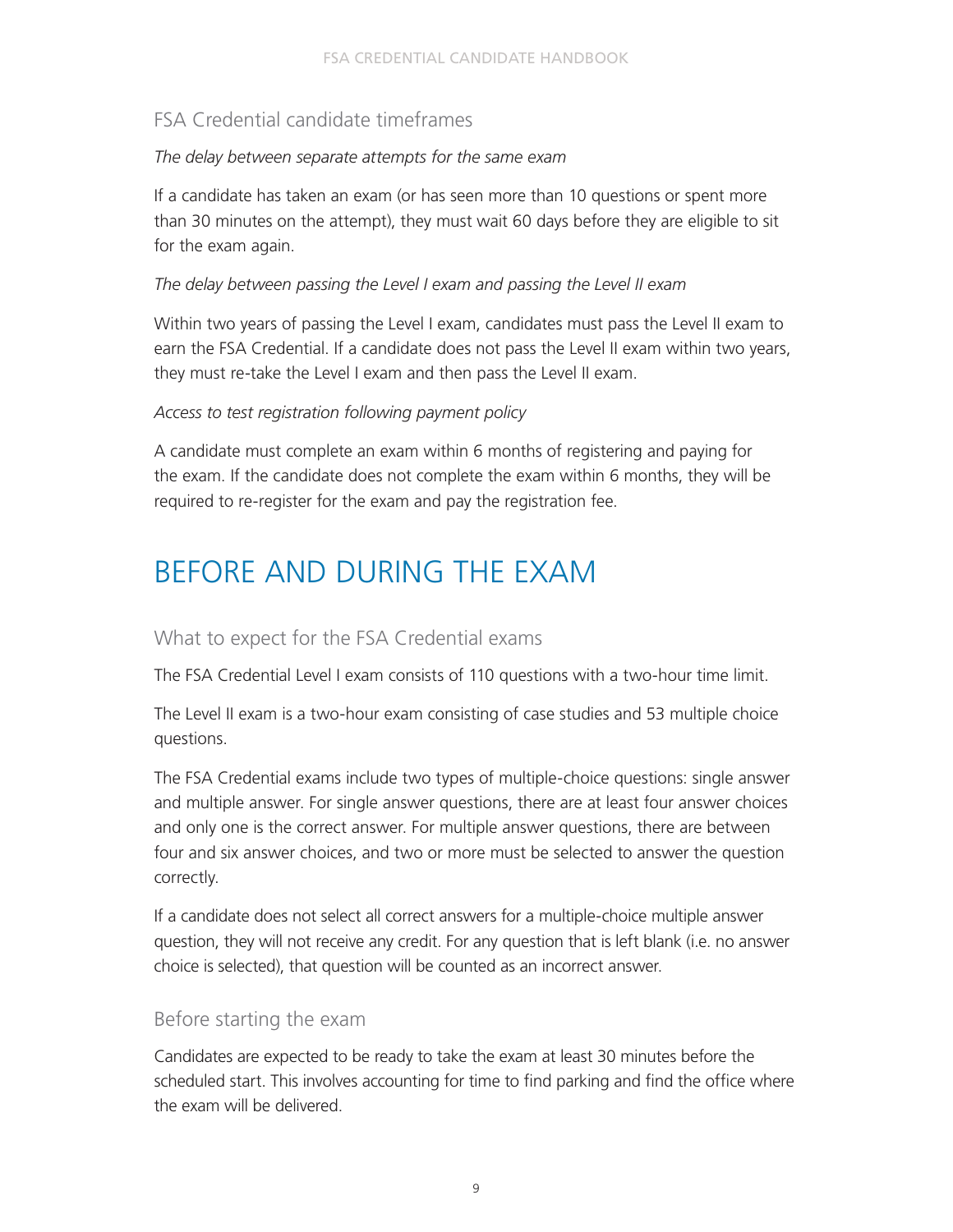### *On-site Proctored Exam*

Pearson VUE recommends candidates arrive at the test center 30 minutes before their scheduled appointment time. This will give candidates adequate time to complete the necessary sign-in procedures.

Candidates are required to present two forms of original (no photo copides or digital IDs), valid (unexpired) IDs; one form as a primary ID (government issued with name, recent recognizable photo, and signature) and one form as a secondary ID (with at least a name and signature, or name and recent recognizable photo).

The first and last name that candidates use to register must match exactly the first and last name on both of the IDs that are presented on test day.

#### *Online Proctored Exam*

Pearson VUE recommends candidates log in to their account 30 minutes early to start the check-in process and to allow for any troubleshooting.

Candidates must provide one acceptable form of ID:

- Passport
- Driver's license
- Non-US Military ID (including spouse and dependents)
- Identification card (national or local)
- Registration card (green card, permanent residence, visa)

Candidates who choose to take an online proctored exam are required to provide a quiet environment, a computer with reliable internet connection, a web camera, and a microphone. Both detached or built-in web cameras are allowed. And your built-in microphone will work.

We recommend testing on a personal computer. Work computers generally have more restrictions that may prevent successful delivery. Do not take your exam in a setting with a corporate firewall (including VPN). If you are taking your online exam in your office, please alert your Network Administrator to the **[OnVUE system requirements](https://home.pearsonvue.com/onvue/system-requirements)**.

To check in to your exam:

- Select "Check-in to start" exam on your confirmation, reschedule, or reminder e-mails
- OR log in: <https://home.perasonvue.com/vrf/onvue>
- View your upcoming appointments
- Follow the on-screen prompts to complete the check-in process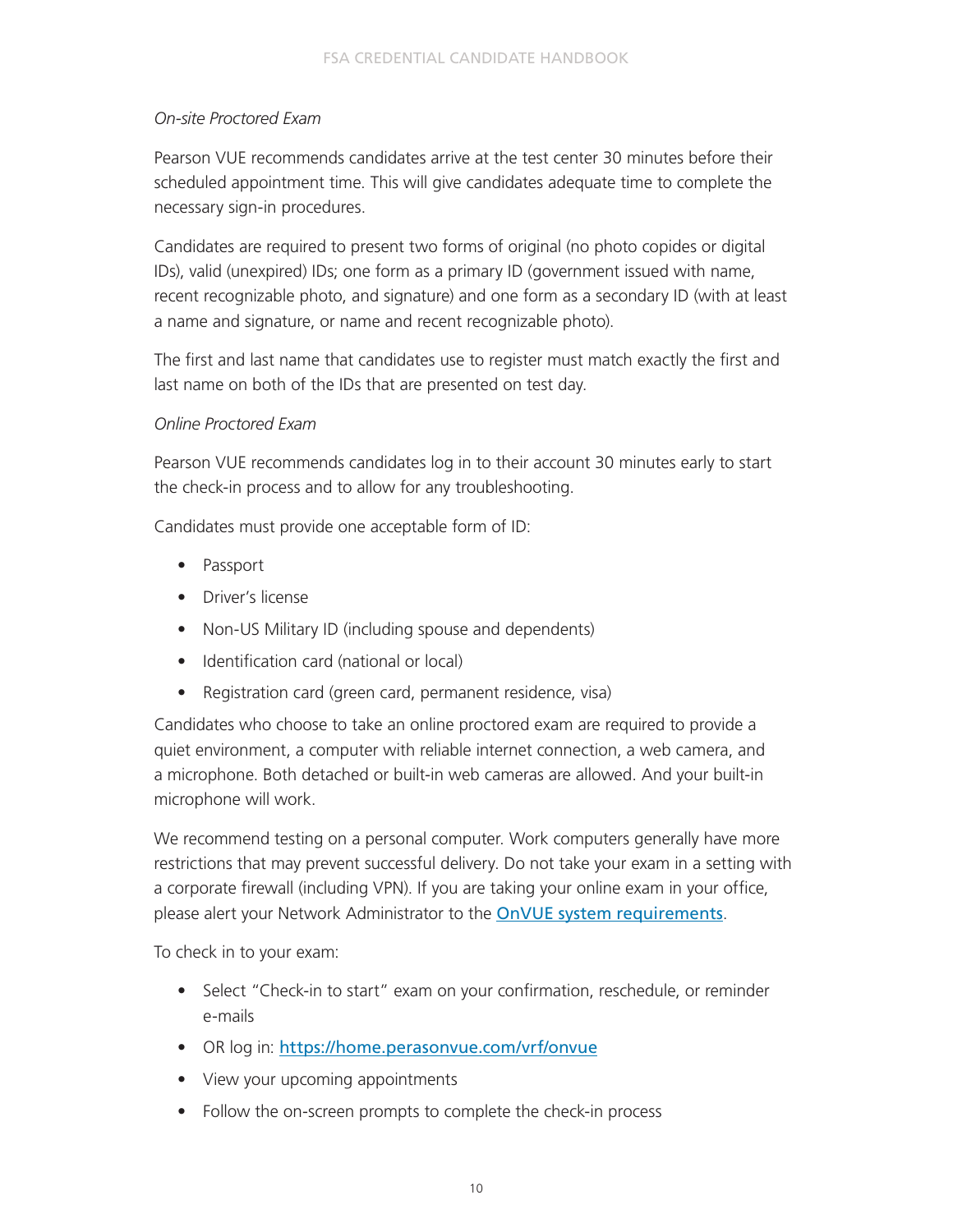• You will need to complete the check-in before you can start your exam

<span id="page-10-0"></span>Before a candidate begins an online proctored exam, the proctor will ensure the candidate is in a quiet, disruption-free environment and that no study materials are present. You will be required to take four photos of your testing space during checkin. We recommend using a mobile device. Candidates will only be allowed to use one monitor and will be required to have a clear desk.

During the exam the proctor may ask a question or pause your exam if there is a reason to believe the candidate may not be following exam policies.

- The candidate may not access unauthorized materials
- No one else should appear through the webcam during the exam and no one else's voice should be heard
- No speaking aloud during the exam
- The candidate's face must not leave the web camera view
- No breaks, bathroom or otherwise, will be given during the exam

### Exam conduct

All candidates that register for an exam agree to adhere to all of the policies described in the FSA Credential Candidate Handbook.

Any candidate that engages in misconduct may have their exam session terminated. This decision is made at the sole discretion of Pearson VUE.

Misconduct includes:

- Failing to follow a proctor's instructions
- Repeatedly disturbing other candidates
- Accessing study materials or other aids (produced by the candidate, SASB, or any other organization or individual) during the exam
- Capturing or copying any part of an exam question, either by writing it down, taking a photo, taking a screenshot, or by any other methodology
- Replicating any part of an exam question, even from memory, after the exam (this includes instances where the candidate does not distribute the information but simply keeps it for his or her own use)
- Providing or offering to provide any individual with any exam questions or answers after beginning to take the exam
- Impersonating an exam candidate
- Failing to adhere to exam policies and other documents the candidate has agreed to during the registration process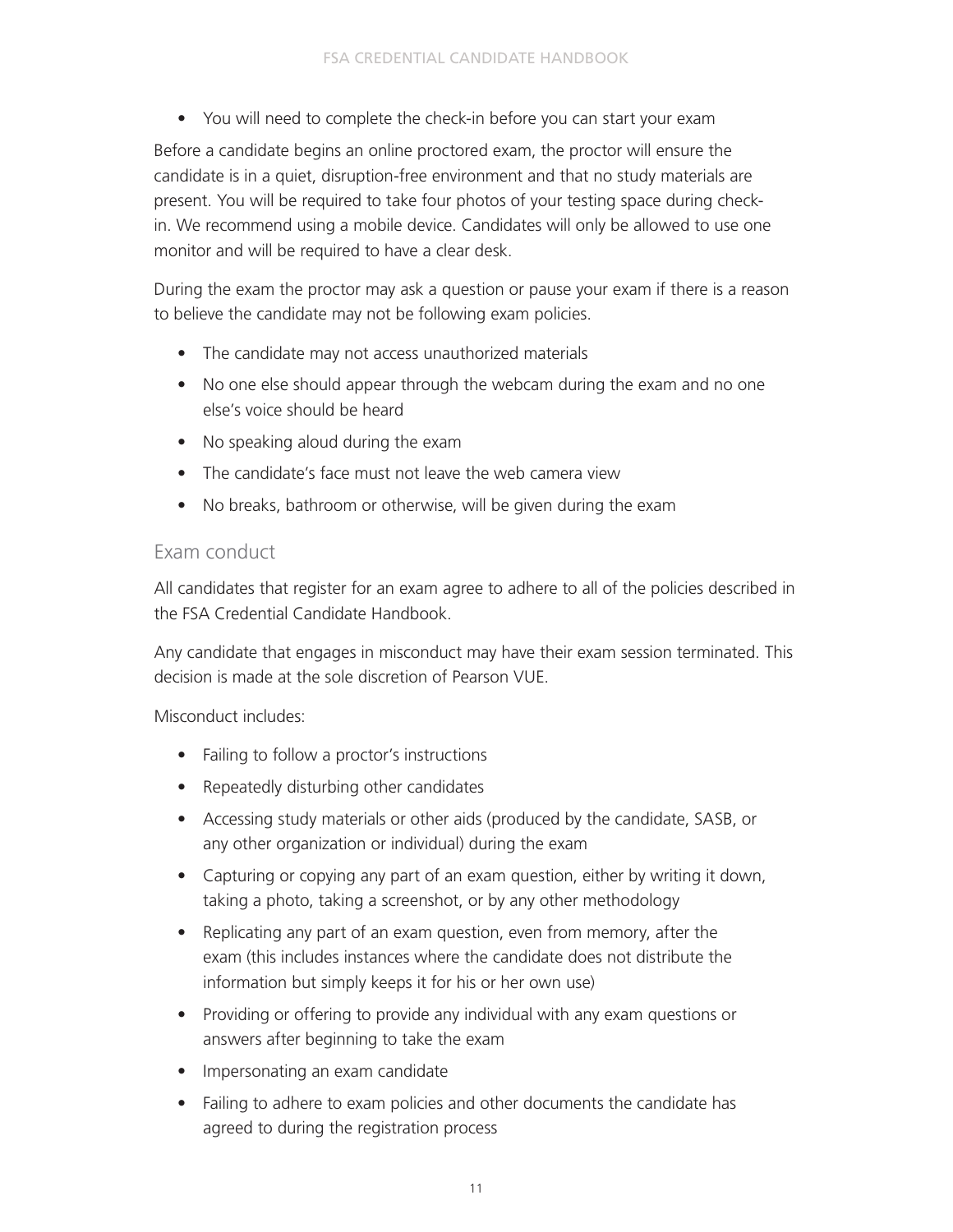<span id="page-11-0"></span>• Any other conduct that is a form of cheating or that compromises the privacy or integrity of the exam, the study guide, and all other exam-related materials that are the sole property of the Value Reporting Foundation

In addition to or independent of a terminated exam session, candidates that engage in misconduct may be subject to other penalties. These penalties may include either a temporary or permanent ban from registering for and taking an FSA Credential exam or other the Value Reporting Foundation exams offered in the future, or voiding the results of any FSA Credential exam, even for exams where the candidate was not found engaging in misconduct at the time.

# AFTER THE EXAM

### Results

FSA Credential exam candidates will receive their results immediately after submitting the exam.

## Passing the Level I exam

Candidates who successfully pass the Level I exam will receive exclusive benefits including:

- A discount to the annual the Value Reporting Foundation Symposium
- An invite-only LinkedIn group
- Recognition as a successful Level I candidate on the FSA website
- A digital badge validating your accomplishment

## Continuing education and re-testing

There are currently no requirements for continuing education or re-testing for the FSA Credential.

## How candidates should refer to their FSA status publicly

If a candidate has registered for the FSA Level I exam, they can indicate their status with: FSA Level I candidate

If a candidate has passed the FSA Level I exam, they can indicate their status with: FSA Level II candidate

If a candidate has passed the FSA Level II exam, they can indicate their status with: FSA Credential holder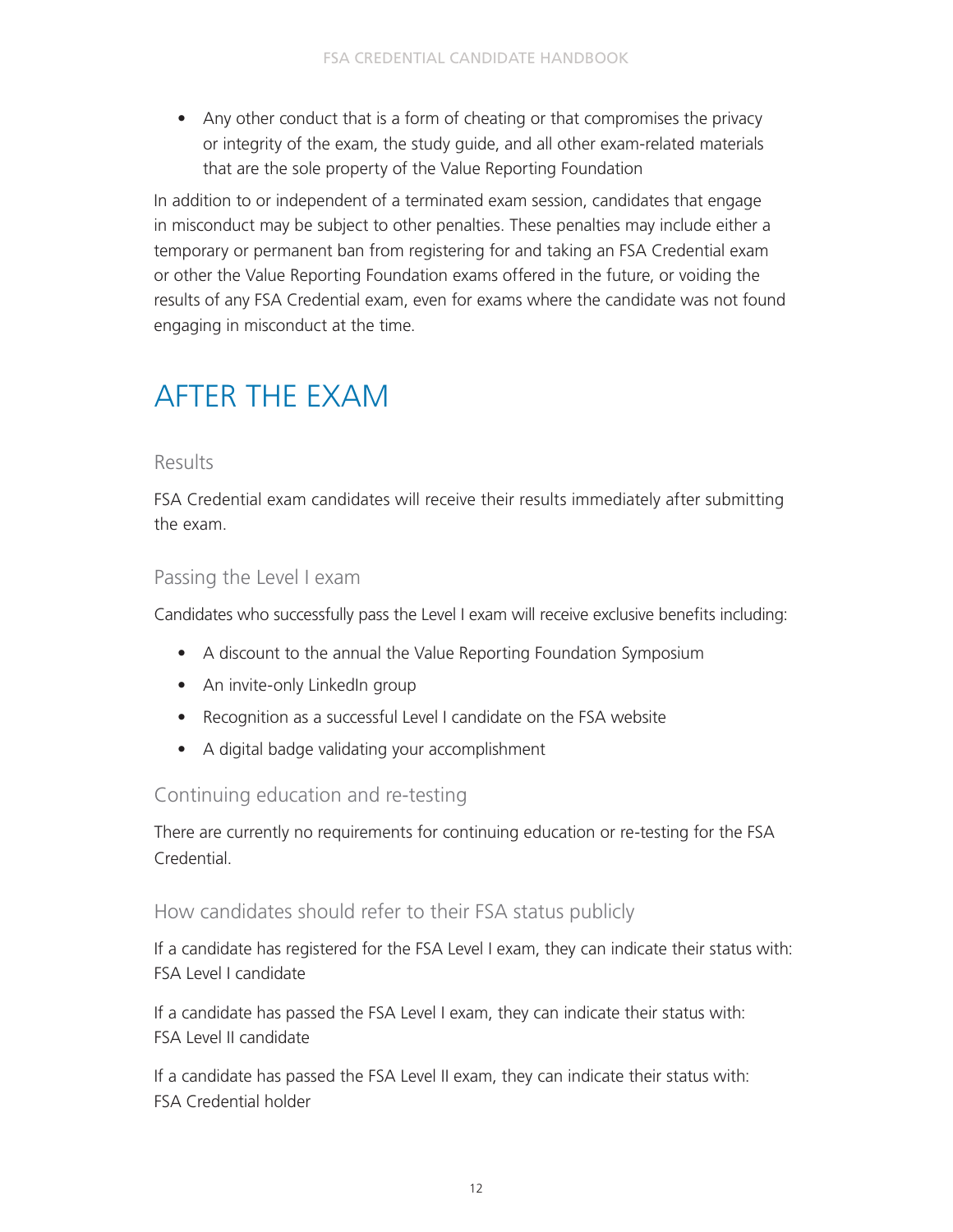### <span id="page-12-0"></span>Update your resume and business card

Once you have passed the Level II exam, you can refer to yourself as an "FSA Credential holder".

If you would like to add this to your business card, you can acknowledge yourself as an "FSA Credential holder". Please refrain from referring to yourself as First Name Last Name, FSA (for example: John Smith, FSA).

## Failing an FSA Credential exam

Candidates are entitled to one administration of the Level I or Level II exam per registration and payment. Candidates who fail an exam and would like to attempt to pass the exam in the future must select a new exam date within an available testing block and pay the registration fee.

A candidate is only allowed to sit for a specific exam three times, meaning they can take the Level I exam a maximum of three times and the Level II exam a maximum of three times. A candidate will be considered to have taken the exam if they meet one of the following criteria:

- They submitted their exam, even if not every question was answered
- They spent 30 minutes of the exam administration time, even if not every question was answered
- They viewed more than 10 questions on the exam, even if they did not answer every question (as recorded by the Pearson VUE testing system)

Candidates who believe an error was made in grading their exam may request an appeal.

## Appeals requests

If a candidate thinks there may be an error with their exam results and/or an error with a penalty for misconduct, they may contact the Value Reporting Foundation to request a review. To request a review, they must send an email to [FSA@thevrf.org](mailto:FSA%40thevrf.org?subject=) with the Subject: Exam appeal request. In the email, they must include the following information:

- Exam name (e.g. FSA Level I exam, FSA Level II exam, etc.)
- Exam date and time
- Exam location (address of the on-site proctored exam or online proctored location)
- Exam result
- An explanation of why a review is justified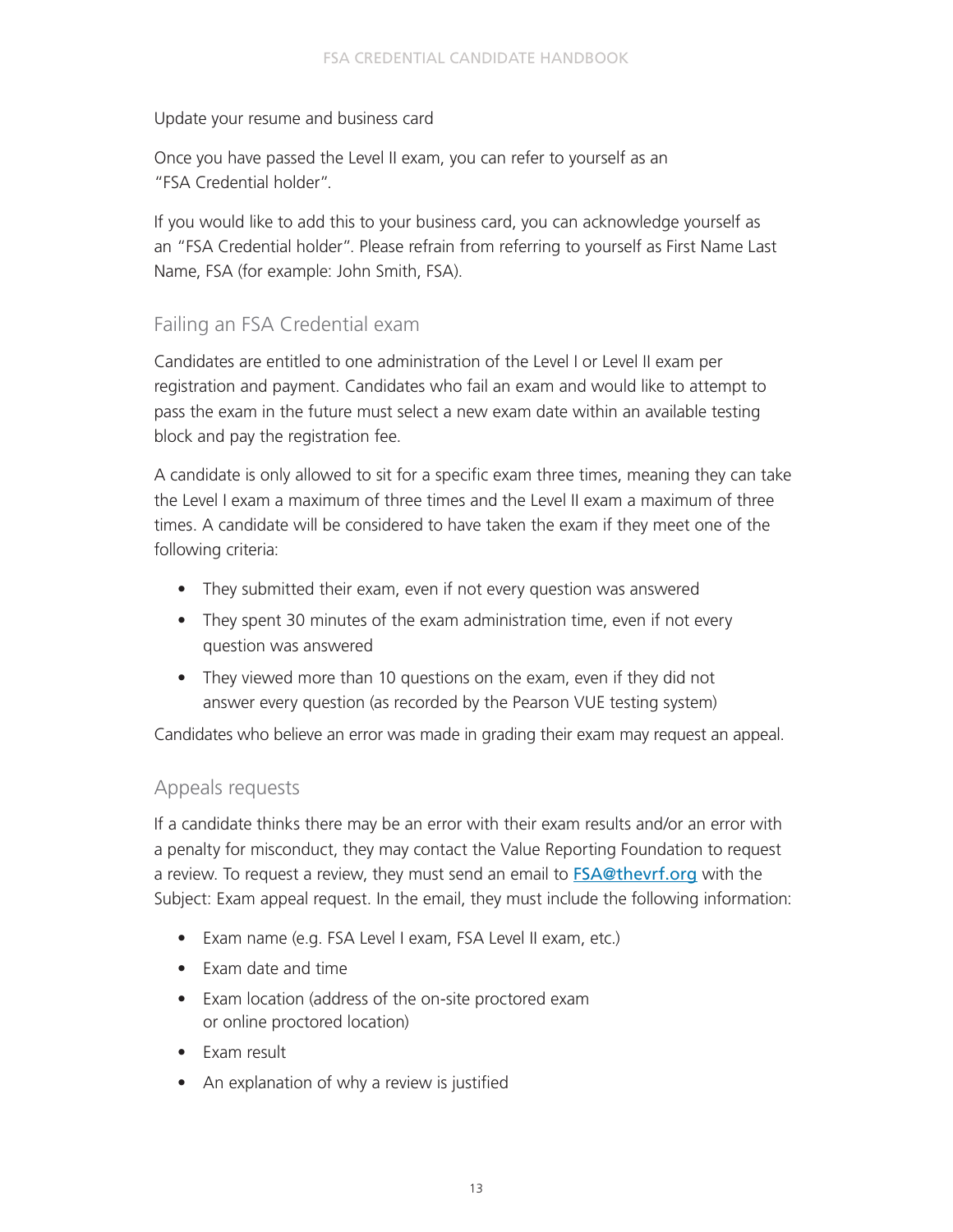<span id="page-13-0"></span>Staff at the Value Reporting Foundation will review exam appeal requests on a caseby-case basis. Candidates can expect to receive an initial response within three business days.

## Candidates' access to exam performance information

Candidates are entitled to a record of their pass/fail result from each exam administration. Additional details about their exam performance are part of exam records that are owned by the Value Reporting Foundation and will not be provided to the candidate.

# FSA CREDENTIAL UPDATES

# Updating the online directory of candidates' credential status

The Value Reporting Foundation updates the list of FSA Level II candidates and FSA Credential holders within a day after a candidate has passed an exam. The Value Reporting Foundation reserves the right to change the frequency or day of these updates.

# Reviewing and updating the FSA Credential exams and exam-related materials

The Value Reporting Foundation will continuously review the Learning Objectives, the content of the study guide, and the exam items in accordance with best practices. When necessary, the Value Reporting Foundation will make updates to keep the materials current.

If the Value Reporting Foundation determines that it must make a significant update to the Learning Objectives, the content of the study guide, and/or the exam items, it will notify all existing credential holders and those who have taken the exam but did not pass. It will explain what changes will take place and why. The Value Reporting Foundation will also publicize this to the public and prospective exam candidates by explaining the changes on the website and what the changes mean for future candidates, current credential holders, and employers.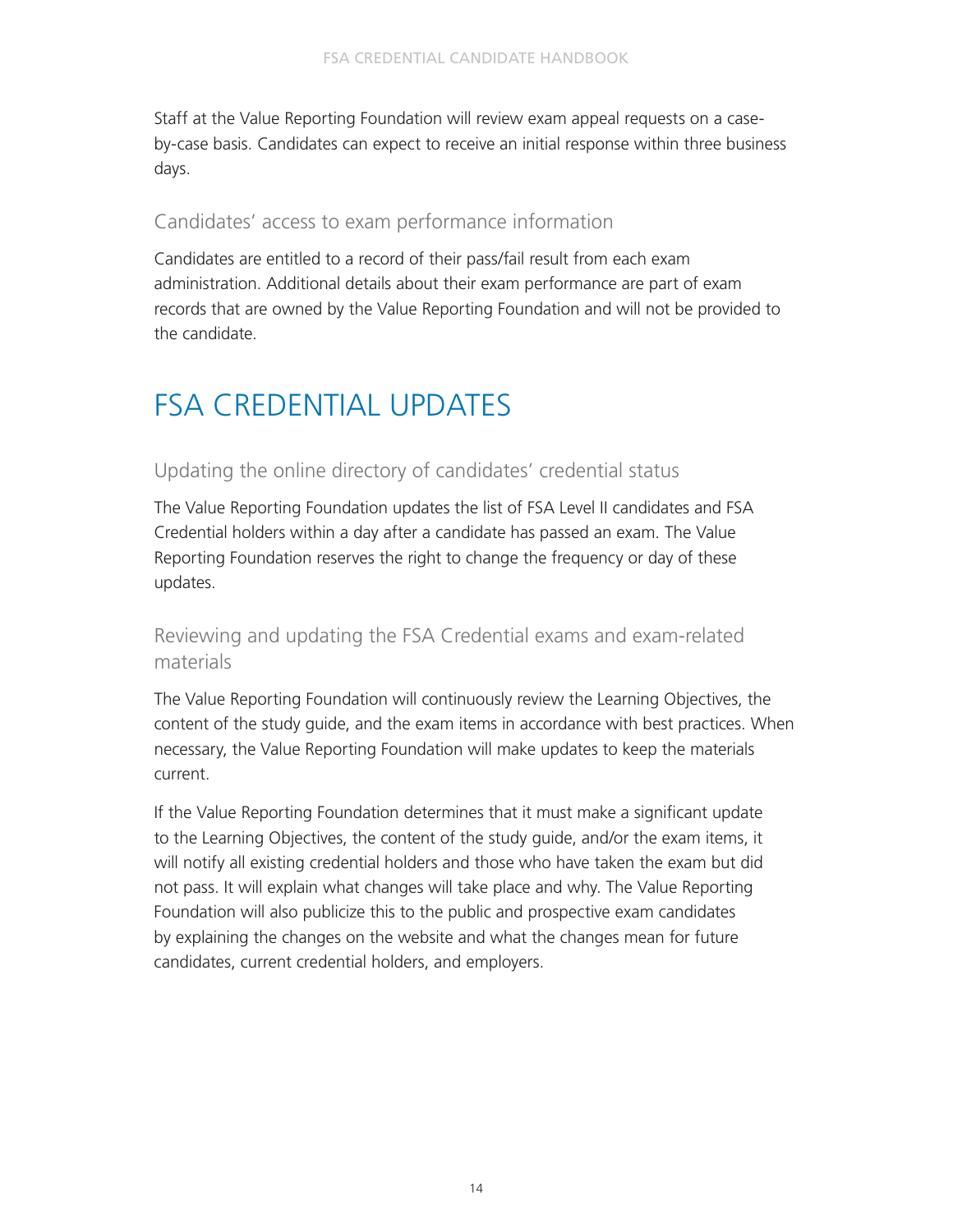# <span id="page-14-0"></span>CONTACT INFORMATION

## Contact information for test centers

Please [contact the Pearson VUE candidate support team](https://home.pearsonvue.com/vrf/contact) for all questions related to:

- Test taker account creation
- Exam registration and scheduling
- Purchase confirmation
- Re-scheduling, cancelling or refunding a test session
- Exam logistics
- Technical support

If a candidate feels they were not proctored properly, or if they observed any inappropriate behavior from the Pearson VUE staff, they should [contact the Pearson VUE team](https://home.pearsonvue.com/vrf/contact). This helps to protect the integrity of the testing experience.

# Contact information about the FSA Credential

Other than the support topics listed above for Pearson VUE, contact the Value Reporting Foundation at **[fsa@thevrf.org](mailto:fsa%40thevrf.org?subject=)** or 424-261-9930 for questions related to:

- Exam curriculum
- Group registrations